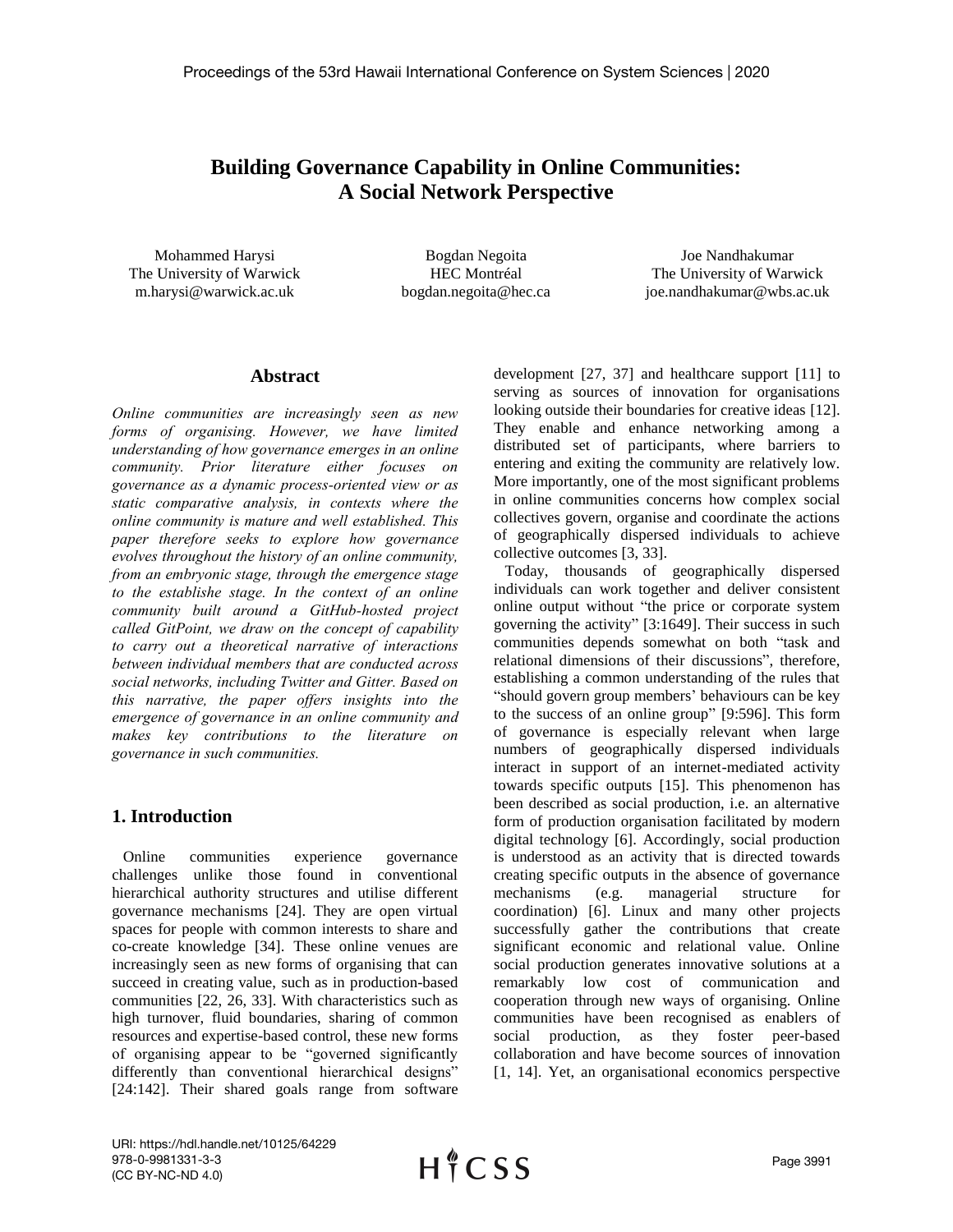of social production systems leads only to a limited view of the phenomenon [3].

Despite the advantages that large-scale social production systems may have, they cannot avoid governance problems, i.e. social production systems involve differential interests and information asymmetries [3]. Further, there is a lack of an accepted definition, which leaves it up to each researcher to decide what governance means in communities [30]. Governance has been defined as the means of directing, controlling and coordinating autonomous individuals on behalf of an open source software (OSS) development project [28]. Moreover, it has been contend as an evolving phenomenon in online social production, which "rests on the progressive development of a collective capability to integrate highly distributed knowledge resources and direct them to the joint production of value" [3:1650].

Indeed, much of what we know about governance problems and mechanisms in communities is based on studies of OSS (e.g. [30, 33]). For instance, Shah [35] investigates how differences in governance in OSS and gate-source communities dramatically affect individuals' reasons for participation in such communities. Also, he argues that with growth in the diversity of sponsors of open source projects, new types of governance may emerge. Further, due to the growing elasticity of the open source frame, the community-managed governance model has become decoupled from the notion of an open source project [32]. Markus [30:159] presents a qualitative review and synthesis of the literature on OSS governance, and he argues that it could include the following: (1) both structures and process, (2) informal and formal rules, (3) "externally applied as well as internalised rules" and (4) "mechanisms of both trust and verification/control". Recently, Shaikh and Henfridsson [37], argue that the nature of governance varies across online communities, and it offers the authoritative framework for coordinating activities in open source communities. They also argue that multiple traces of authority may co-exist in its evolution. Such multiplicity has been investigated by examining the authoritative structures that are embedded in coordination processes. Because governance varies across online communities, Wikipedia has been used as a paradigm example to investigate how a form of governance makes online social production possible [3]. They draw on the concept of capability and routine to develop a dynamic, process-oriented view, which departs from the past research focused on static comparative analysis.

As it is stated above, though several studies have enriched our understanding of the evolving governance of online social production in mature online

communities [3, 30, 33, 35, 37], much less is known about how governance mechanisms evolve before, during and after the existence of these communities. There are many implications for such limitations of the existing literature. The conclusions based on the partially structural perspective used in prior studies do not reveal the full dynamics of the elements that constitute governance mechanisms of social production in an online community, such as the interactions that occur during its birth and the emergence phase [17]. In short, the literature exhibits a broad variety of views on what constitutes governance in mature online communities. For instance, in some literature, governance has been portrayed as a unified phenomenon, while in other literature, the concept of governance has been operationalised as many different phenomena, such as role structures and technical and managerial processes [30]. This points to a possible reason for the existence of this conceptual issue – governance should be conceptualised as a unitary phenomenon [21], or it should be conceptualised as composed of dimensions with diverse manifestations [19]. This diversity of perspectives on governance may rest with when in the lifetime of an online community, studies have focused on governance [17]. Also, previous research investigated governance in contexts where it was embedded to a considerable degree in the technological platform that absorbs much of the organising that goes on in the production system. Technology, i.e. platforms, therefore, is not simply an instrument enabling social production, but a way to govern participation (e.g. peer reviews) [3, 30]. Thus, despite the flexible structures in online communities or Wikipedia, contributors still need to meet some requirements for their work to be valued (e.g. voting software). Online communities have characteristics that cannot be shared with other forms of organising [24]. By contrast, to exchange opinions and share ideas about collaborative projects across social networks (e.g. Twitter), participants do not need to comply with specific requirements, such as written policies and version control software. In the literature, it has been argued that governance is primary informal (e.g. enacted through shared norms), formally documented (e.g. constitutions), or encoded in technology (e.g. version/release control) [30]. It is within this context that path dependency is important in understanding and accounting for how governance typologies change throughout the history of an online community (e.g. during the embryonic, emergence and establish stages).

We have limited knowledge as to whether social production in other domains, such as distributed interaction across social networks prior to the existence of an online community (Twitter and Gitter), face governance challenges other than what we know from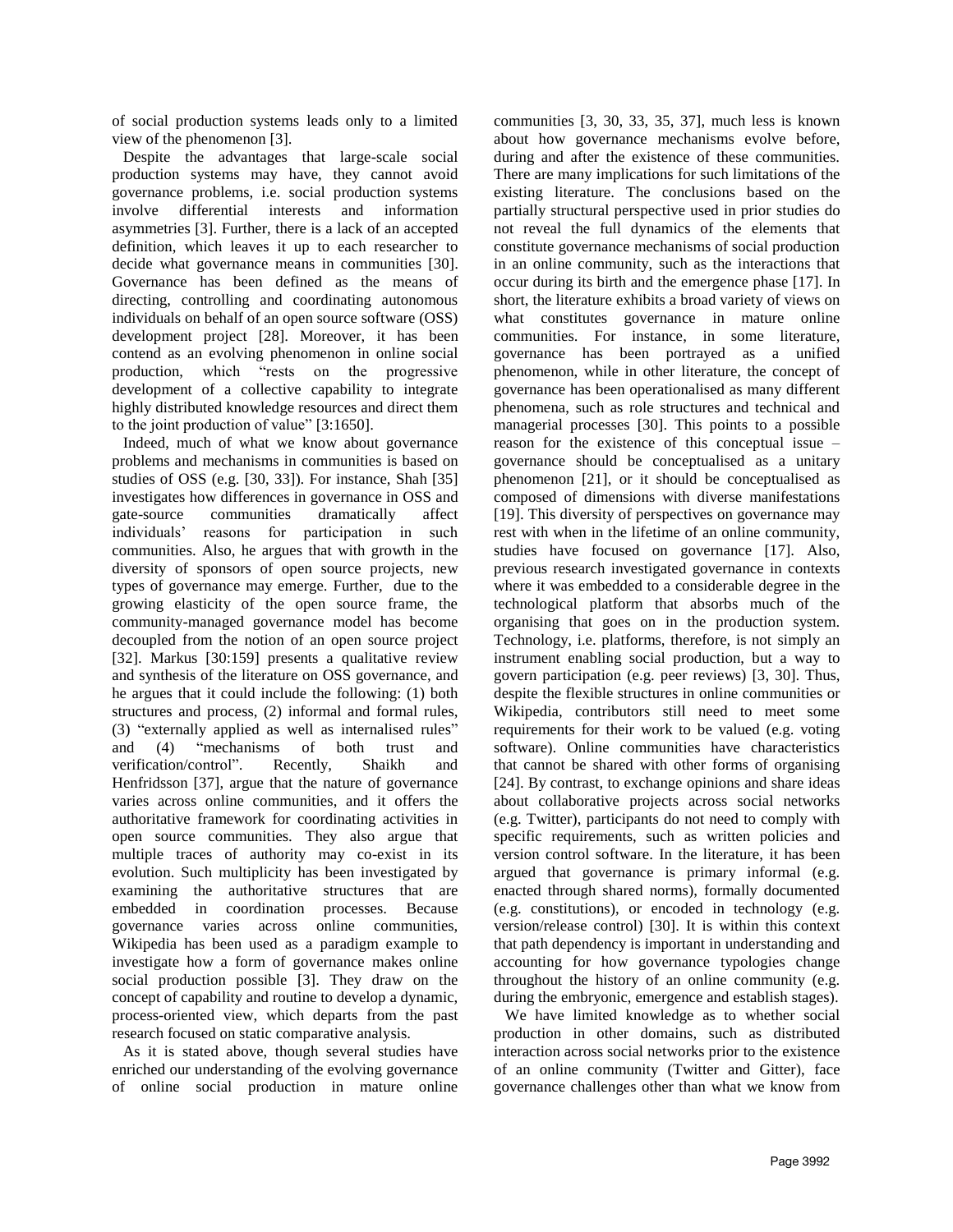OSS communities [24]. Thus, while considerable progress has been made in understanding governance in the context of a mature online community, the focus of the extant literature has largely focused on its changing nature over time and how its nature varies across open source communities [37]. We lack satisfactory answers on how a vast and distributed interaction between members of an online community (i.e. GitPoint users) across social networks (Twitter and Gitter) can maintain itself and accomplish concerted performance, as its community comes into existence [3]. To develop a full dynamic view of governance, we adopt a capability based perspective [3, 39]. We theorise that the evolving governance in online social production [3:1650, 24, 37] is rooted in interactions between select individuals across social networks, and it "rests on the progressive development of a collective capability to integrate highly distributed knowledge resources and direct them to the joint production of value".

Specifically based on organisational learning theories, dynamic capabilities emerge from the accumulation of experience in performing organisation routines [40]; therefore, we define a capability as what an individual or another type of collective arrangement can actually do. Following Aaltonen and Lanzara [3:1650], we consider collective governance capability as "the capability of a collective arrangement to steer a production process and an associated interaction system". We claim that a more thorough understanding of continuing interaction across a social network is critical in assessing the evolution and emergence of governance mechanisms in online communities. Hence, the aim of this paper is to address the following research question: How does collective governance capability emerge and evolve in online communities?

To answer the question empirically, we carried out an extensive content analysis of digital trace data [8] of interactions between members of an online community (i.e. GitPoint users) across social networks (Twitter and Gitter), as their online community was coming into existence. Leveraging the research lens of distributed collective governance capability [3, 24, 30, 32, 33], we sought to understand the emergence of governance in the context of their online community.

## **2. Theoretical framework**

The emergence of new organisational forms in the context of networked technologies has attracted much attention in the past decades. Attention has concentrated on moving away from the conventional bureaucratic form and has focused on terms like postmodern organisations [10]. According to Bartlett and Ghoshal [5:345], this move means organising so as to

"treat people more as assets to be developed than as costs to be controlled, and as renewable strategic resources rather than as replaceable operating parts". Correspondingly, governance problems occur when information relevant to value production is distributed between different actors [18]. Although Bartlett and Ghoshal [5] mainly focused on new organisational forms within firms, and Hayek [18] focused on knowledge exchange governance, the view equally applies to online social production. Summing up, explanatory research is needed to investigate how highly distributed interaction and knowledge across networks (Twitter and Gitter) can be integrated and steered towards a coherent collective output in the online community, through examining the dynamic capabilities of users' interactions prior to the existence of the online community (GitPoint; [3, 15]). Organisationally, online social production systems combine three core characteristics: "(a) decentralization of conception and execution of problems and solutions, (b) harnessing diverse motivations, and (c) separation of governance and management from property and contract" [7:265].

## **2.1. Governance in online social production**

A considerable base of scholarship on online social production governance now exists, including free and OSS Wikipedia and production-based communities [3, 33, 37]. Online social production is considered the most radical organisational innovation emerging from internet-mediated social interaction [7]. Writers on OSS governance have rarely defined governance precisely [28], and it can include, for example, empirical research on structures of roles and responsibilities [31], decisions taken by project leaders for major changes [36] and norms of reciprocity [35]. The unique characteristics of online social production make governance a distinct problem that differs from that of markets or traditional hierarchies in terms of creating value [15]. For instance, collaborative relationships among community participants can take place without the structural mechanisms traditionally associated with knowledge collaboration in organisations. Production-based communities may partially overlap with traditional organisational structures, but they are clearly distinguishable from markets or traditional organisational structures (e.g. hierarchies, with regard to creating value). Compared to traditional forms of organising, there are no employment contracts, formal roles or organisational hierarchies to govern individuals' expected knowledgesharing and creation [15]. Basic conditions for hierarchical organisations' (e.g. firms') governance mechanisms and structures simply do not exist [1].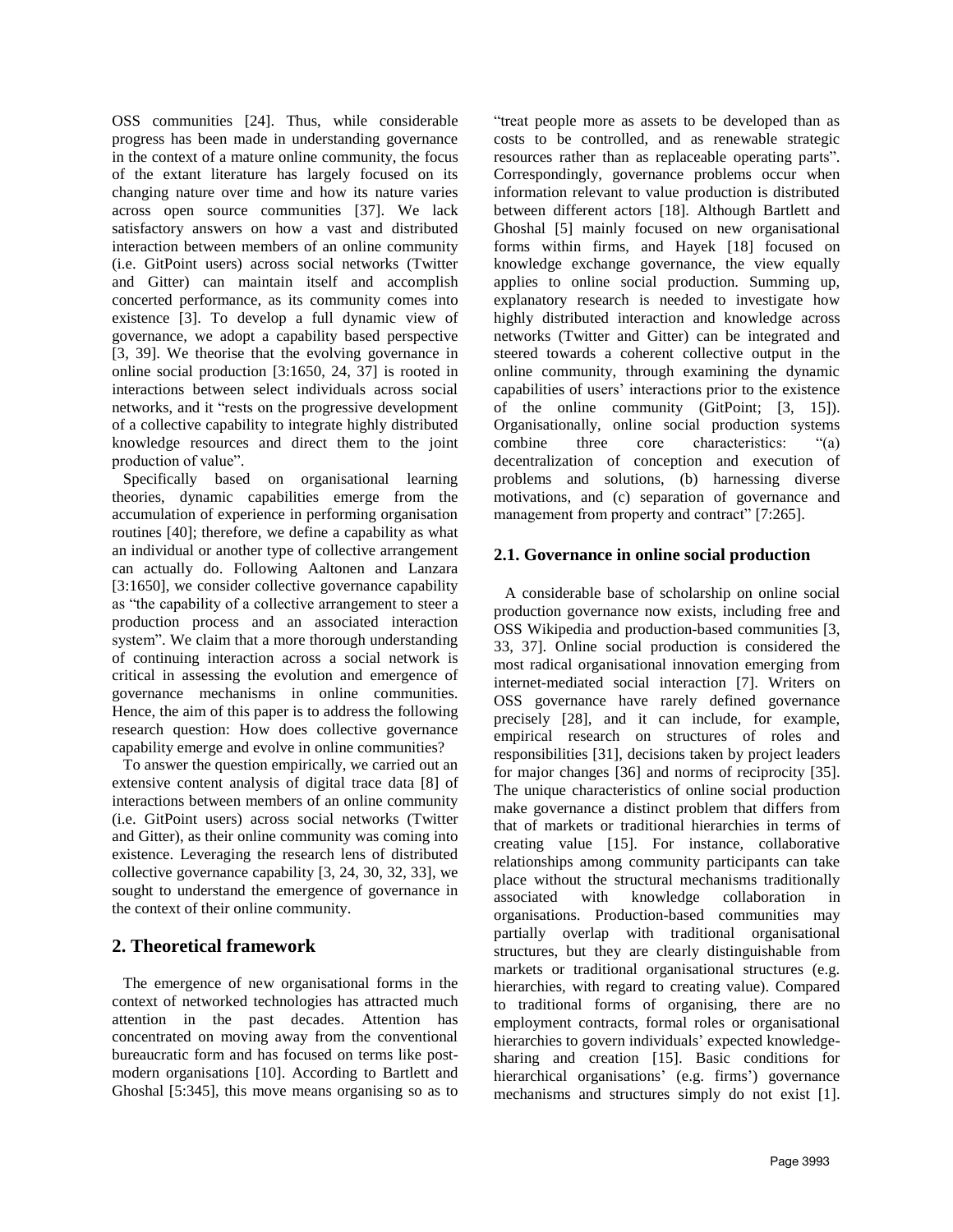Though many online social production systems have developed effective governance mechanisms that enable the collection and integration of knowledge, mobilising and steering a handful of geographically dispersed individuals around a creative idea poses different problems to directing large numbers of people working on a mature product. According to Aaltonen and Lanzara [3], current governance theory tends to rely on a static perspective of governance anchored to discrete institutional forms, failing to capture a dynamic process-oriented view of governance mechanisms in social production. We argue that a deeper understanding of the emergence and evolution of governance in online social production requires reviewing and synthesising the growing body of organisational research and theorising that governance is the capability to progressively "design and implement mechanisms to control and coordinate joint production" [3:1650].

### **2.2. Collective governance capability**

Complex and interdependent tasks are accomplished in firms by integrating knowledge into organisational capabilities [20]. Therefore, capabilities embody the knowledge of how to do something, and they enable organisations and individuals to accomplish tasks and activities efficiently [13]. Recent debates on the theoretical convergence of capabilities have theoretical convergence of capabilities have acknowledged governance as a distinct capability that can be learned and developed through integrating knowledge, and it is therefore an evolving asset [4, 20]. Accordingly, once a capability is developed and consolidated as an asset, "it may become itself an objective of governance" [2:1652]. Thus, a governance capability may include the governance of other capabilities. In short, knowledge integrated into a governance capability can be perceived as knowledge on how to control and coordinate a distributed system (e.g. motivating people on Twitter to participate in #GitPoint).

The notions of conceptualised organised production and task-oriented coordination as expressions of knowledge-based organisational capabilities were initially proposed within the knowledge-based view of the firm, but it is reasonable to assume that capabilities "emerge in other types of collective arrangements as well" [2:1652, 16, 29]. Technology has changed the nature of communications and allowed geographically dispersed individuals to share, discuss and build creative ideas with each other (e.g. writing code for an app or open tasks). In addition to facilitation exchange without the mediation of firm hierarchies or markets, this new form of organising also has a generative

capacity that "seems to us more crucial in explaining online social production" [1:5]. An online production system is collective in nature; it has the capacity to support the distributed and unsynchronised development of ideas, where the resources used to support such ideas are not found "in a single" individual, but are distributed among many individuals" [26:2].

Thus, we stipulate that online social production systems embody a collective set of unique capabilities for doing things such as sharing knowledge and creating entirely new insights and ideas, and it is difficult for firms to strike the right balance between various incentives that motivate individuals and creating and maintaining common-based knowledge resources [15].

## **3. Method**

### **3.1. Research design**

In this paper, we apply the capability theory perspective to investigate the evolving governance of online social production in online communities, by examining the dynamic properties of users' interactions prior to the existence of the online community (GitPoint). Based on previous studies and our empirical work, we develop a theoretical narrative that focuses on understanding the evolution of governance throughout the history of GitPoint's repository [3, 25]. A public repository on the GitHub platform (GitPoint https://gitpoint.co) was created on 26 March 2017. The idea of GitPoint was to build an open source application that allows GitHub's users to manage their projects through smartphones. GitPoint has 142 members and is self-managed in allocating tasks, fixing bugs and maintaining codes. Twitter was used by the original owner to announce, promote and screen ideas for the GitPoint repository. In particular, the original owner encouraged participation and embraced views about GitPoint's repository via Twitter. The GitPoint repository was selected for investigating the evolving governance of online social production from distributed interactions across social networks (Twitter and Gitter) for three reasons. Firstl, GitPoint is seen as an open virtual space for social aggregation, where technology enables people with common interests to share and co-create knowledge. Second, GitPoint emerged without traditional organisational structures. Third, GitPoint complies with Kim's [23] proposal regarding successful online communities: a clear vision, flexible spaces, individual roles, leadership and events.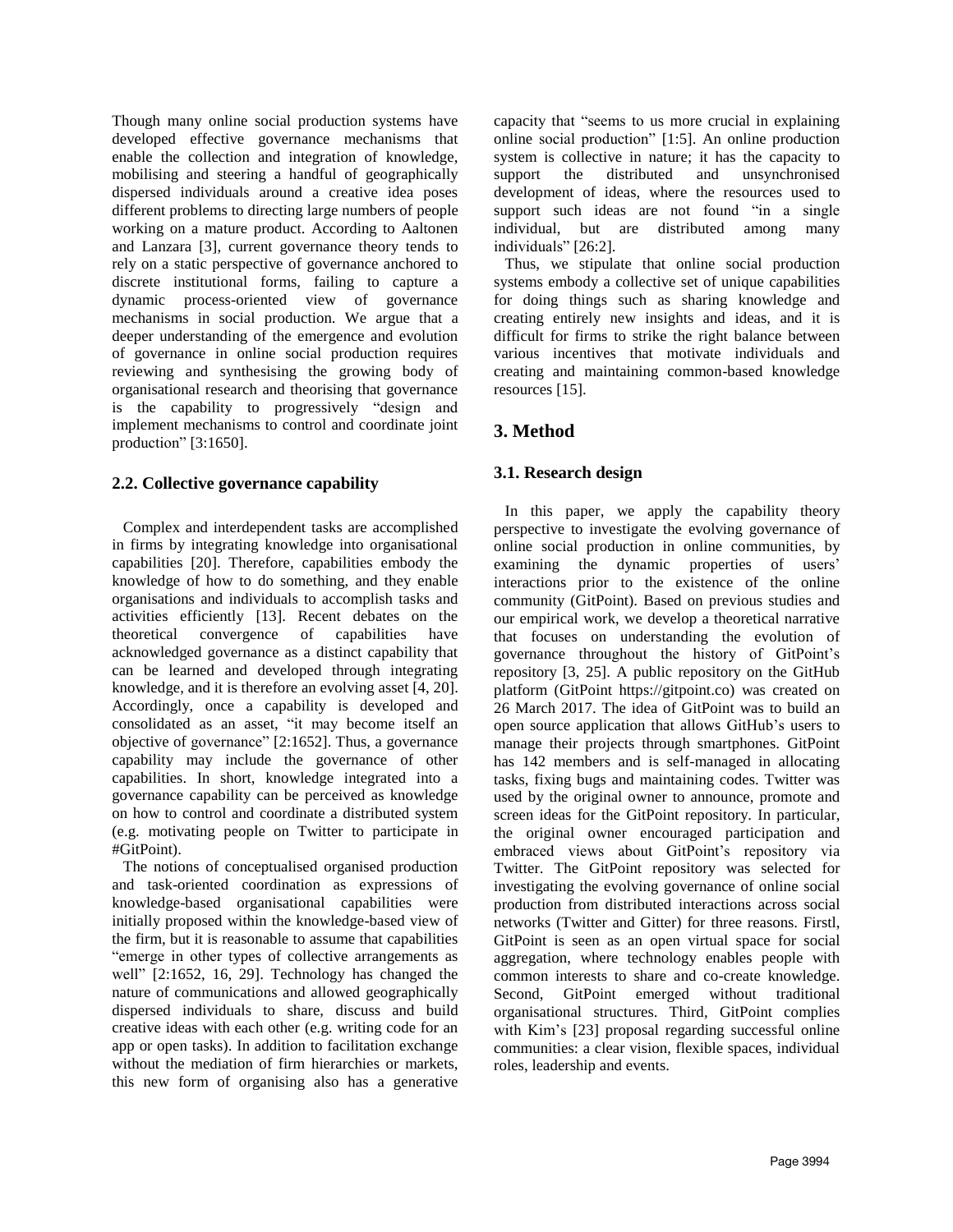#### **3.2. Data collection**

The empirical aspect of this paper required three stages of data collection, which relied primarily on digital trace data capturing and analysis. In the first stage, GitPoint's digital data were collected from GitHub through its automated API functionality. The data included the profiles and exchanges of all users. It included 77 contributors, 65 users, 732 open and closed issues, 358 forks, 416 pull requests and 594 commits. A contributor on GitHub is someone from the outside not on the core development team of the project that wants to contribute some changes to the repository's original files. Users are members of the repository who participate, but their participation has not been approved for inclusion in the original files. GitHub issues are used to track ideas, enhancements, tasks or bugs. The issue file includes GitPoint members' exchanges (e.g., software bugs reports and users' feedback). Forking was another important aspect of our data collection. A fork is a copy of a repository. Forking a repository gives anyone the ability to experiment with changes without affecting the original repository's files. In addition, pull requests on GitHub enable users to inform each other about the changes they have pushed to a branch in a repository. Once a pull request is opened, potential changes can be discussed. However, only users who have the authority can accept and merge changes into the base branch of a repository. A commit, or revision, represents any individual changes that have been added to the files of GitPoint's repository. This file contains commit messages, which are brief clarifications of the changes that have been made.

Indeed, the Twitter accounts of GitPoint users were an important attribute of the data in the first stage of the data collection. These accounts constituted the corpus of the Twitter data that were related to the production-based online community (GitPoint). Having identified Twitter accounts for GitPoint's participants, we were able to retrieve and collect their public microblog posts using Twitter's premium API (i.e. fullarchive endpoint) in the second stage of our data collection. Twitter's premium API provided functionality beyond what is available in the standard search/tweets endpoint. It provided access to the full history of Twitter data since March 2006. We traced all the GitPoint user accounts that we identified in the first stage of the data collection on GitHub by using a Python wrapper for the Twitter API. While this dataset of tweets, retweets and @mentions contained an extensive amount of data, we concentrated on tweets that were generated prior to the existence of the online community (GitPoint). Yet, even after we sorted the Twitter data for a specific period, an unrelated set of

tweets existed (e.g. tweets that were not related to GitPoint's repository). We sought to isolate the unrelated data through reading the entire dataset of posts to identify the tweets, retweets, @mentions, links and #hashtags that were related to GitPoint [38].

Further, we recognised Gitter as a communication platform that was used in addition to Twitter. Gitter is a chat and networking platform that helps to manage, grow and connect communities through messaging, content and discovery. Gitter was therefore the third stage of the data collection. The main reason for including Gitter was to triangulate the data points from different sources and to create as complete a story as possible regarding the evolving governance in the GitPoint repository.

#### **4. The Evolution of GitPoint Governance**

In this section, our approach assumes that the development of GitPoint is associated with the building of a collective capability that its users expressed across social networks (Twitter and Gitter) prior to the existence of the community (GitPoint). Building these collective capabilities was distributed among many individuals as more and more people engaged in conversations and discussions (e.g. tweets and retweets) regarding GitPoint's development. Based on our data analysis, we divided GitPoint evolution into three stages: the embryonic, the emergence and the established stages. The embryonic stage represents the stage prior to the existence of GitPoint (i.e. interactions on Twitter), which we identified as the period from 11 July 2017 to 31 August 2017. At this stage, all the exchanges between GitPoint's users were via Twitter. At the start of GitPoint, there was no managerial capacity, resources exist widely distributed in tweets, and their pattern of distribution is unknown at the beginning.

To put it simply, there was not even an established community for the GitPoint repository; that was yet to take shape. After the owner explicitly announced GitPoint via Twitter: *"@hdjirdeh: Couldn't find a @github iOS app that had everything I needed, so I built one GitPoint – made with @reactnative; and one welcoming everyone to participate, regardless of their experience*", the announcement gained momentum through retweets and tweets by others. The original owner invited everyone to discuss and share their opinions regardless of their experience (e.g. *"@hdjirdeh: Don't care whether you have 0 experience in dev or are an expert in @reactnative, – everybody is always welcome to learn"*). At this stage, governance capability was mostly assured by the original owner and enacted through the interaction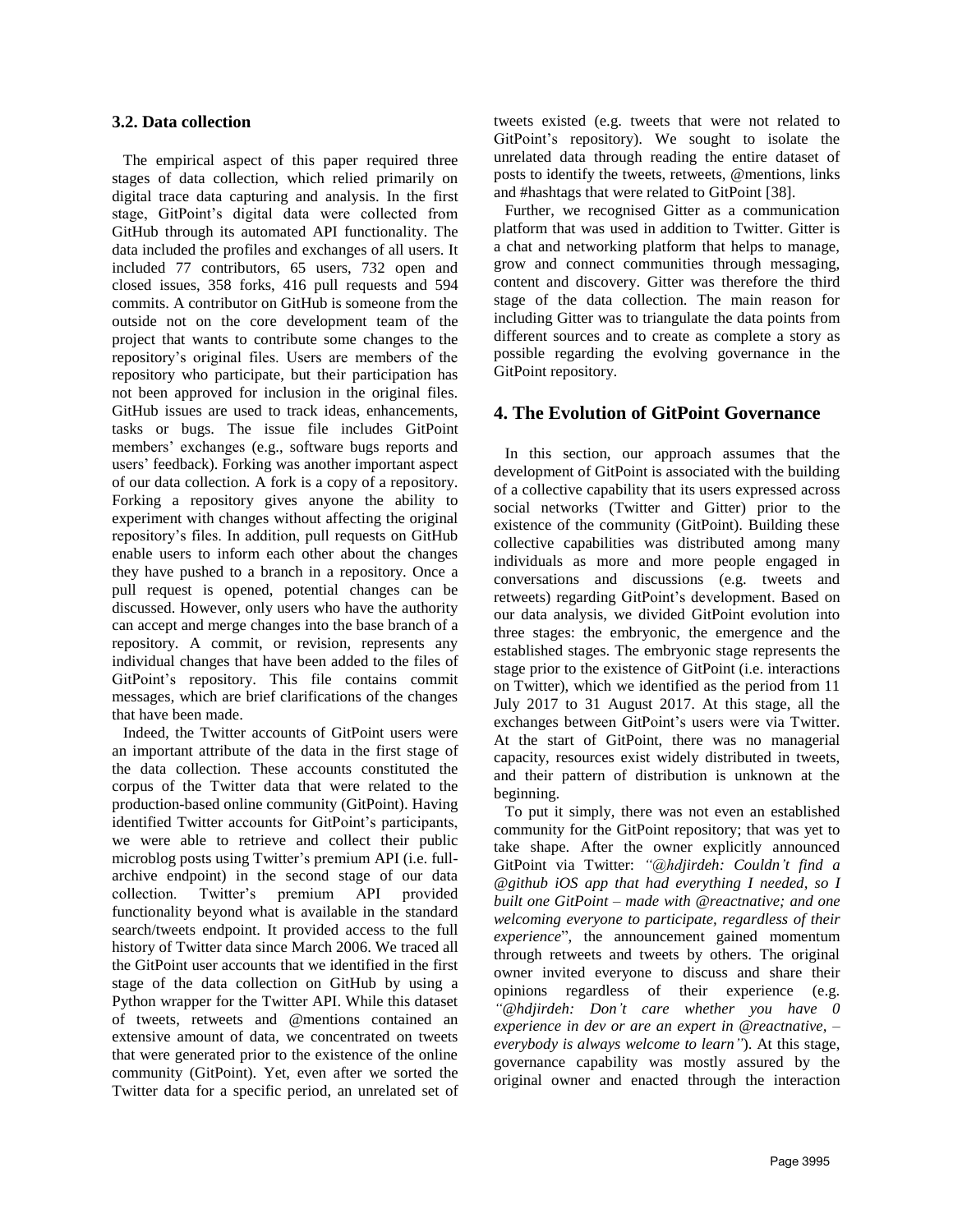between individuals. The original owner was probably more concerned about how to attract others to participate and about enhancing connectivity and sociability between them, rather than about managing operational software development processes (e.g. managing code quality). In this stage, the governance capabilities that the original owner expressed were mostly promoting GitPoint and attracting others' attention to participate. The rapid expansion, articulation and circulation of content was essential, while less attention was given to coordination work. The findings at this stage align with what Markus [30:156] has called OSS project climate, which is a good project climate engendered by the idea that "democratic governance might actually be more effective at motivating contributions".

The emergence stage is the stage between the embryonic and the established stages. We considered the first two months after the embryonic stage (01 September 2017 to 31 October 2017) as the emergence stage of GitPoint for three reasons. The first reason was due to the increase in the number of participants. The second reason was due to the change in participation (posts) as the number of posts grew increasingly at both the member and the stage levels. Further, the total participation was 1,159 posts; we observed that this increase in the total participation had developed a set of coordinating guides and structures for individual contributions. During this stage, individuals learned to deal with each other, as they gradually externalised their knowledge into rules and guidelines (e.g. *"@andrewda: What do y'all think about adding some detox tests? #575"*). Thus, collective capabilities' development engendered the configuration of tasks and groupings of contributions during this stage. These new forms of organising differ from markets or traditional hierarchies in creating value; they make online social production a more effective learning system. Most importantly, we noticed that user participation was focused on technical issues (e.g. writing codes) rather than promoting and encouraging participation during the embryonic stage. We observed that the evolving governance in this stage was more concerned with managing abilities and expertise, contrary to the purpose of governance in the embryonic stage (promoting GitPoint). Experts in this stage engaged in joint work (e.g. fixing bugs), but at the same time, they benefitted from learning how to organise distributed efforts of collective knowledge among community participants. The cost of building collective capability at this stage is not limited to the contribution of the content itself or the cost of communications. The ability to pool distributed knowledge, resources and coordinate action towards shared goals, with the absence of firm hierarchies, is a

non-monetary cost [7]. During this stage, we notice that the purpose of governance has changed from the embryonic stage. In the embryonic stage, the purpose of governance is finding solutions to social dilemmas about individuals tweeting about GitPoint. While the purpose of governance in this stage is solving coordination problems during GitPoint's development.

The established stage represents the maturity of GitPoint's repository, wherein governance was fully developed. In this stage, collectively produced rules (user interactions) from the emergence stage seem to have become increasingly formalised and embedded within the internal governance of GitHub's platform. This aligns with what Markus [30] found, in that governance could include informal, formal and encoded rules. Further, newcomers became socialised into an increasingly mature community (GitHub), with demising opportunities to explore or innovate with the dynamics of social production (e.g. participating in the early stages of GitPoint's lifecycle; [3], while incumbent users (users who participated throughout the history of GitPoint) derived value from their established positions in early stages. Therefore, new capabilities had to be developed to maintain, protect and enhance this value over time. The focus changed from collectively developing effective rules to efficiently enforcing them.

### **5. Discussion of conceptual development**

In addressing our key research question on how collective governance capabilities emerge and evolve in online communities, we studied a well-established online community and explored its members' previous activities on social networks (Twitter and Gitter) before it emerged into a GitHub-hosted project. Our finding emphasised that governance of social production needs to be investigated as an evolving phenomenon [1]. Our findings in the embryonic stage showed that governance was seen as the solution to social dilemmas. Therefore, the purpose of governance at the embryonic stage was to enhance connectivity and sociability between GitPoint members, while the purpose of governance changed in the emergence stage, and it was more concerned with how to manage operational software development processes (e.g. managing code quality). The established stage represents the maturity of GitPoint's repository, wherein governance was fully developed. In this stage, governance seems to have become increasingly formalised and embedded within the internal governance of GitHub's platform. In summary, previous literature suggests three different purposes for governance: "solving collective action problems, solving coordination problems in software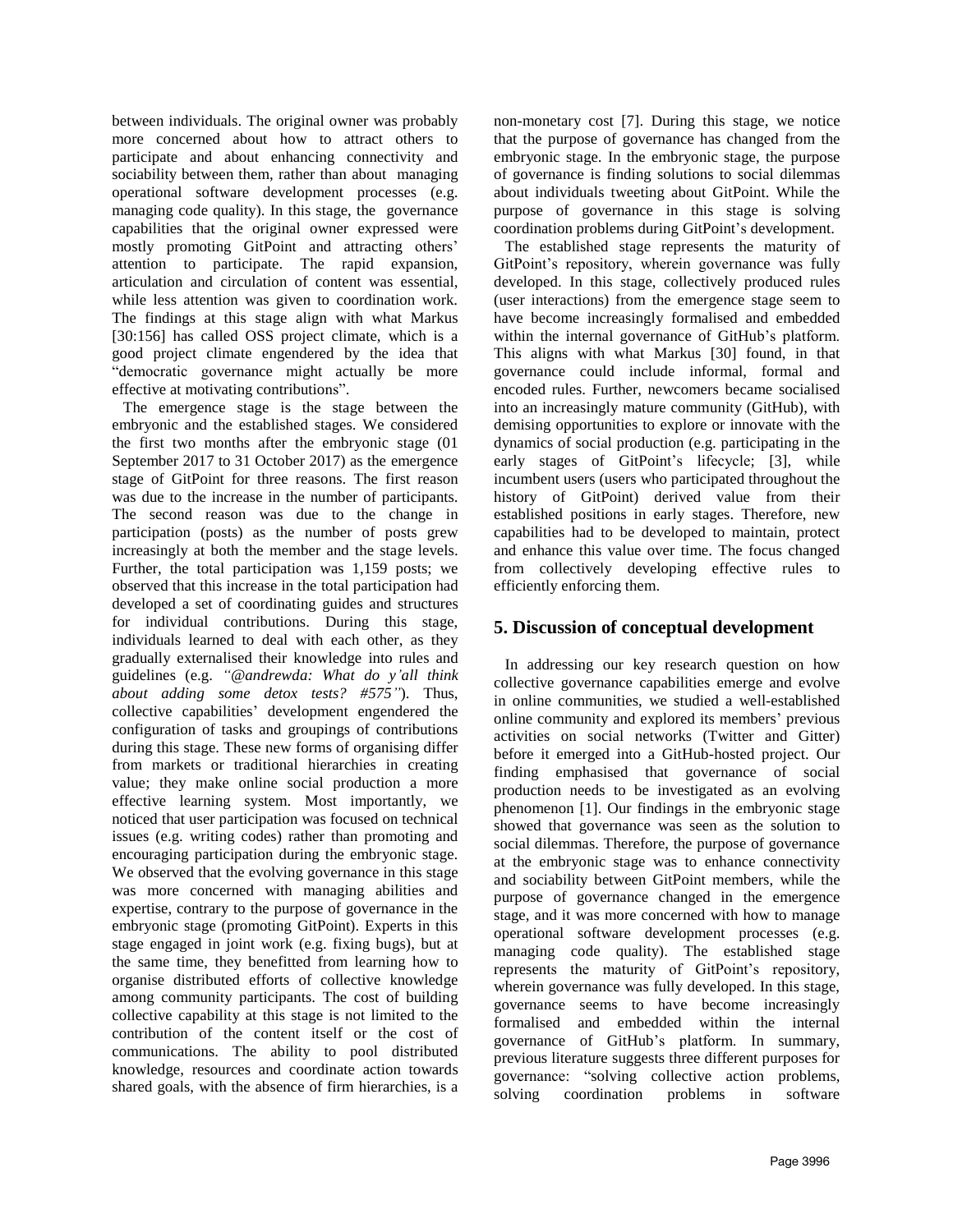development, and creating a better climate for contributors"; however, these purposes can be addressed simultaneously [30:157]. Therefore, in the established stage, the purpose of governance was not only to create a better climate for newcomers and incumbent users but also to solve social and coordination issues. Finally, we agree with the view of the purpose of governance that says it "is more compatible with a multidimensional perspective on OSS governance than with a monolithic perspective" [30:157].

Regarding the theoretical implications of our findings, we argue that in the existing literature, scholars studying governance in OSS communities, Wikipedia and production-based communities either focus on a dynamic process-oriented view or on static comparative analysis [3, 36], and they do so primarily in contexts where the online community is mature and well established. Also, the lack of an accepted definition leaves it up to each researcher to decide what governance means in communities. Thus, the conclusions based on the partially structural perspective used in prior studies do not reveal the full dynamics of governance typologies, configurations and elements that constitute governance in an online community.

The findings showed the importance of understanding the purposes of governance throughout the lifecycle of an online community and how these purposes change over time. Thus, managers who aim to set up online communities and enhance the activity and viability of a team might need to consider variations of governance mechanisms for better policy guidance. Pursuing this line of thought may identify situations where particular governance mechanisms are useful for one purpose but hurtful for another [30]. Yet, the present study has the following limitations: The suggested approach has been discussed only regarding its main aspect without going into much detail. We have explained the implications of our approach in the form of a theoretical narrative on the evolving governance of GitPoint. Further, GitPoint's members may have used other platforms for social networking that were not included in our data collection. Nevertheless, we are confident that our empirical data allowed us to capture what happened before, during and after the existence of GitPoint. Further research is needed to investigate the relationship between governance mechanisms and purposes and whether the presence and absence of specific governance mechanisms are consequential for project effectiveness.

## **6. References**

[1] Aaltonen, A., and G.F. Lanzara, "Governing social production in the internet: The case of wikipedia", *The Proceedings of 19th European Conference on Information Systems (ECIS)*, (2011).

[2] Aaltonen, A., and G.F. Lanzara, "Governing complex social production in the internet: The emergence of a collective capability in Wikipedia", *SSRN Electronic Journal*, 2011.

[3] Aaltonen, A., and G.F. Lanzara, "Building governance capability in online social production: Insights from Wikipedia", *Organization Studies 36*(12), 2015, pp. 1649– 1673.

[4] Argyres, N.S., T. Felin, N. Foss, and T. Zenger, "Organizational economics of capability and heterogeneity", *Organization Science 23*(5), 2012, pp. 1213–1226.

[5] Bartlett, C., and S. Ghoshal, "Beyond strategy, structure, systems to purpose, process, people", *MONASH MT ELIZA BUSINESS REVIEW 1*, 1994, pp. 54–61.

[6] Benkler, Y., *The wealth of networks: How social production transforms markets and freedom*, Yale University Press, 2006.

[7] Benkler, Y., "Peer production, the commons, and the future of the firm", *Strategic Organization 15*(2), 2017, pp. 264–274.

[8] Berente, N., S. Seidel, and H. Safadi, "Research Commentary—Data-Driven Computationally Intensive Theory Development", *Information Systems Research 30*(1), 2018, pp. 50–64.

[9] Black, L.W., H.T. Welser, D. Cosley, and J.M. DeGroot, "Self-governance through group discussion in wikipedia: Measuring deliberation in online groups", *Small Group Research 42*(5), 2011, pp. 595–634.

[10] Child, J., and S.B. Rodrigues, "Corporate governance" and new organizational forms: Issues of double and multiple agency", *Journal of Management and Governance 7*(4), 2003, pp. 337–360.

[11] Cobb, N.K., A.L. Graham, and D.B. Abrams, "Social network structure of a large online community for smoking cessation", *American Journal of Public Health 100*(7), 2010, pp. 1282–1289.

[12] Dahlander, L., L. Frederiksen, and F. Rullani, "Online communities and open innovation", *Industry and innovation 15*(2), 2008, pp. 115–123.

[13] Dosi, G., M. Faillo, and L. Marengo, "Organizational capabilities, patterns of knowledge accumulation and governance structures in business firms: an introduction", 2008.

[14] Faraj, S., S.L. Jarvenpaa, and A. Majchrzak,

"Knowledge collaboration in online communities",

*Organization Science 22*(5), 2011, pp. 1224–1239.

[15] Faraj, S., G. von Krogh, E. Monteiro, and K.R. Lakhani, "Online community as space for knowledge flows",

*Information Systems Research 27*(4), 2016, pp. 668–684. [16] Grant, R.M., "Prospering in dynamically-competitive environments: Organizational capability as knowledge integration", *Organization science 7*(4), 1996, pp. 375–387. [17] Harysi, M.A., B.; Negoita, and J. Nandhakumar, "The evolution of leadership structures in online communities: A social network perspective", *Evolution*, (2019).